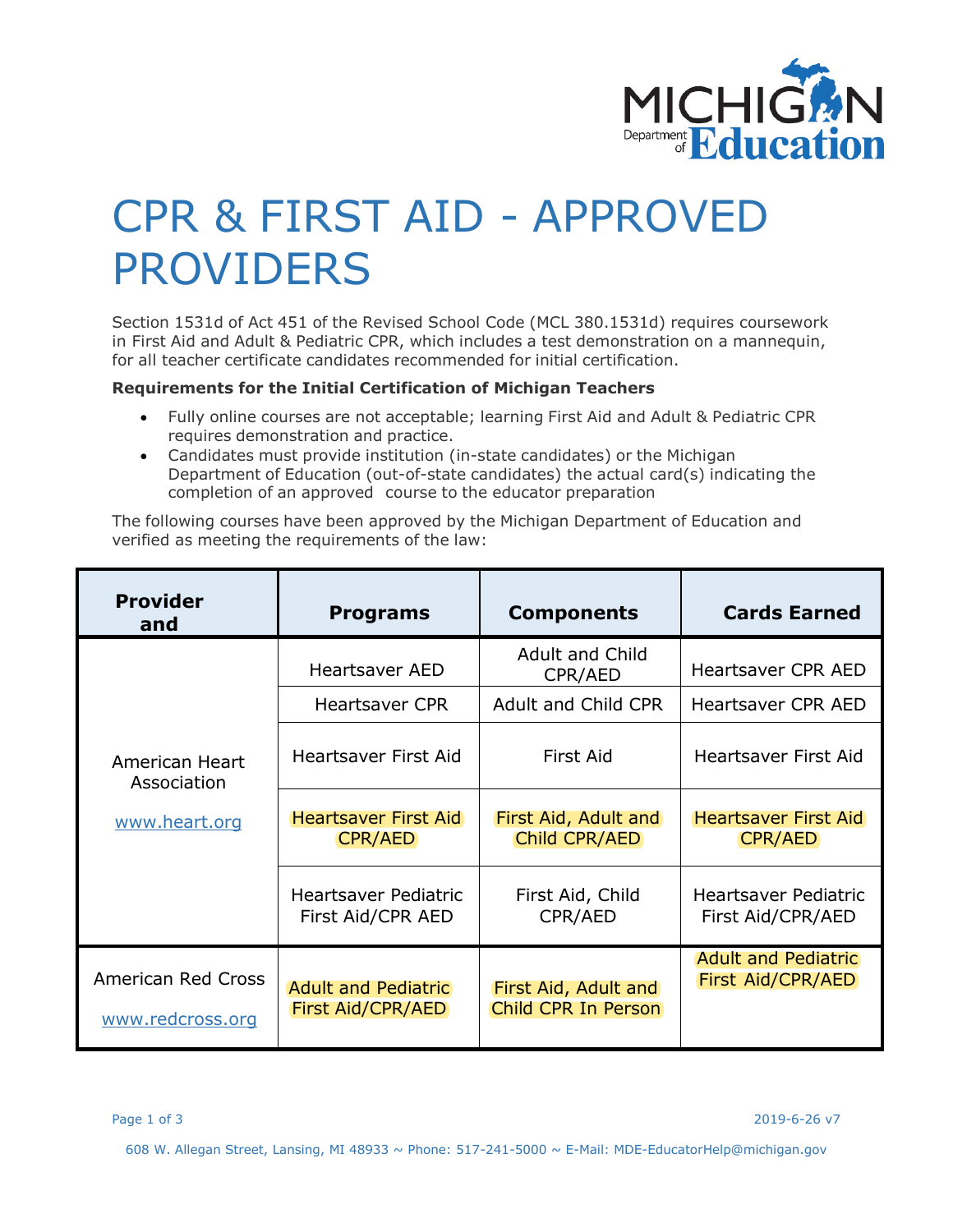| <b>Provider and</b><br>Website                                                         | <b>Programs</b>                                  | <b>Components</b>                                        | <b>Cards Earned</b>                                                          |
|----------------------------------------------------------------------------------------|--------------------------------------------------|----------------------------------------------------------|------------------------------------------------------------------------------|
| American Safety and<br><b>Health Institute</b><br>www.hsi.com                          | <b>MEDIC First Aid</b><br><b>CarePlus</b>        | Adult, Child, Infant<br>CPR/AED                          | <b>MEDIC First Aid</b><br><b>CarePlus</b>                                    |
|                                                                                        | <b>MEDIC First Aid</b><br><b>BasicPlus</b>       | Adult CPR/AED,<br><b>First Aid</b>                       | <b>First Aid BasicPlus</b>                                                   |
|                                                                                        | <b>MEDIC First Aid</b><br><b>PediatricPlus</b>   | Adult, Child, and<br>Infant CPR/AED,<br><b>First Aid</b> | PediatricPlus CPR,<br>AED, First Aid for<br>Children, Infants,<br>and Adults |
|                                                                                        | CPR, AED & First Aid<br><b>COMBO</b>             | Adult, Child, and<br>Infant CPR/AED<br>and First Aid     | ASHI CPR, AED, and<br><b>Basic First Aid</b>                                 |
|                                                                                        | <b>ASHI Emergency</b><br><b>Medical Response</b> | First Aid, Adult and<br>Child CPR                        | Certificate of EMS<br>Training                                               |
| Darev Safety<br>Consultants<br>www.darev.net<br>(No longer approved<br>after 5/5/2017) | Standard Eirst-Ald<br>Only                       | First Aid                                                | <b>NSC FIrst Aid</b>                                                         |
|                                                                                        | CBR-& AED Only                                   | Adult and ehild<br><b>CPR/AED</b>                        | NSC Adult & Pediatric<br><b>CPR/AED</b>                                      |
|                                                                                        | Standard First Aid,<br>CPR & AED                 | First Aid Adult and<br>CHILD CPR/AED                     | NSC First Aid apd NSC<br>Adult & Pediatric<br>CPR/AED                        |
| <b>Emergency Care and</b><br>Safety Institute<br>www.ecsinstitute.org                  | <b>Adult CPR</b>                                 | <b>Adult CPR</b>                                         | CPR or CPR/AED                                                               |
|                                                                                        | Child and Infant CPR                             | <b>Pediatric CPR</b>                                     | <b>Pediatric CPR</b>                                                         |
|                                                                                        | Adult, Child and<br><b>Infant CPR</b>            | <b>Adult and Pediatric</b><br><b>CPR</b>                 | <b>Adult &amp; Pediatric CPR</b>                                             |
|                                                                                        | <b>Standard First Aid</b>                        | <b>First Aid</b>                                         | <b>First Aid</b>                                                             |